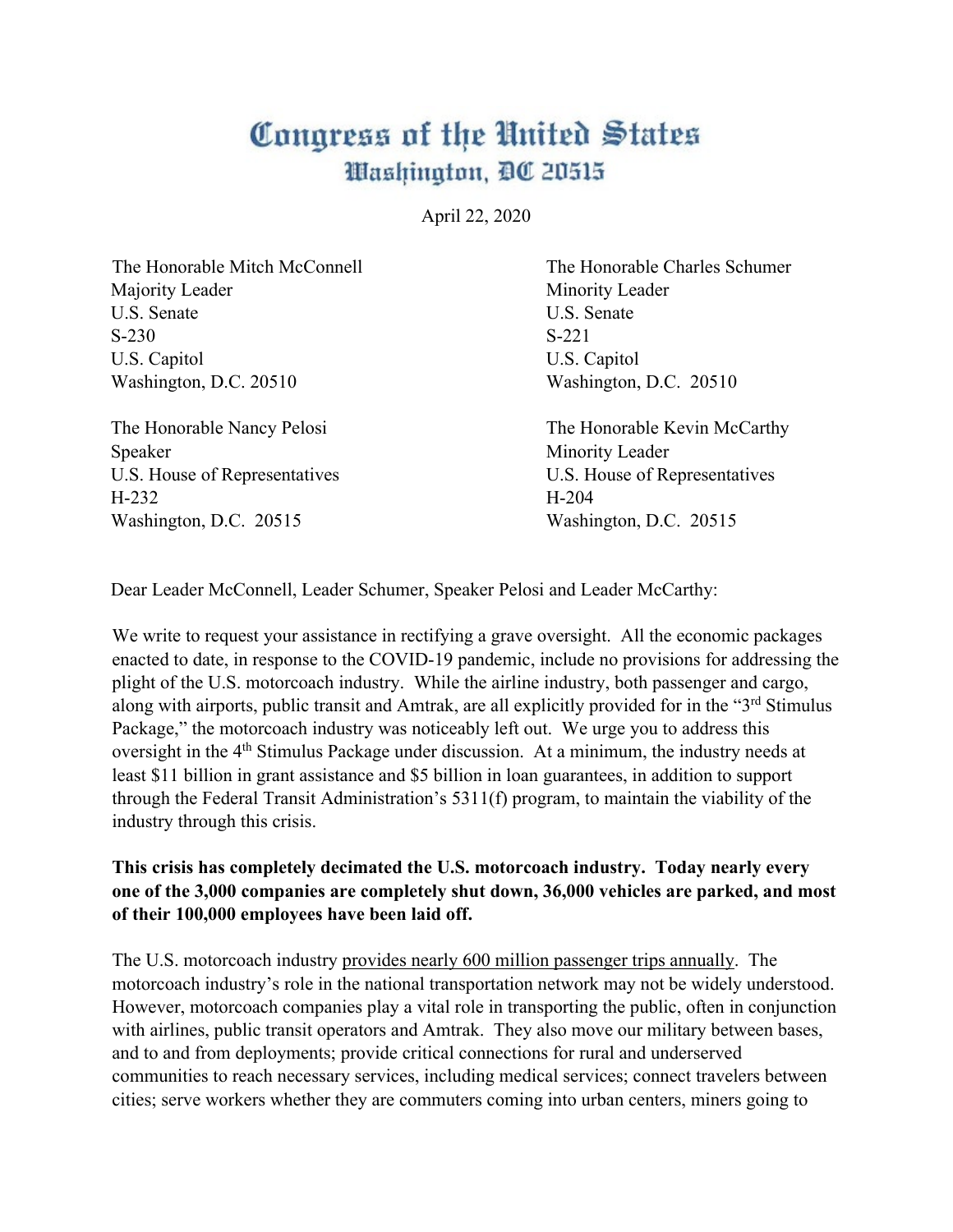work in the mines, agricultural workers en route to jobs, or employees coming into offices campuses.

The motorcoach industry is also a critical component of the nation's emergency response capabilities. In times of weather-related events, such as hurricanes, motorcoaches provide evacuation services to the federal and state emergency management agencies. Notably, in just the past few weeks, motorcoaches assisted in the evacuation of cruise ship passengers affected by the COVID-19 outbreak. Also, in terms of security preparedness, under the authority of the U.S. Department of Defense, motorcoach operators serve as a critical component of defense planning for the Capital region, including the U.S. Capitol building. For many motorcoach operators, the period of March – June is when they earn at least 50 percent of their annual revenue, and since nearly every trip has been cancelled during this period, many of these companies will close their doors forever unless they obtain immediate assistance.

While the 3<sup>rd</sup> Stimulus package included provisions to help businesses, such as the Payroll Protection Program, it is not enough. The Paycheck Protection Program loan program is oversubscribed and the effort to retain a workforce is too late, with the 8-week period of coverage being far too short to bridge this crisis. Most companies have already laid-off or furloughed most of their employees, as of the first week of March, and drivers cannot be rehired instantaneously under federal rules, putting loan forgiveness in jeopardy. The industry needs direct economic aid, tailored to motorcoach operations, to survive. The Phase 3 aid package provided direct assistance to the commercial airline industry, airports, transit, and Amtrak. The U.S. motorcoach industry needs the same direct assistance.

If Congress does not provide immediate and direct economic assistance to this industry, the capacity of the national transportation network will be severely degraded and our emergency response capabilities diminished. We cannot allow this industry to fail, we must act now to protect our national transportation network and our emergency and defense response capabilities. We look forward to working with you to support this critical transportation industry.

Thank you for your attention to this matter.

Sincerely,

John Katko Albio Sires Member of Congress Member of Congress

 $\overline{\phantom{a}}$ 

Member of Congress

 $\overline{\phantom{a}}$  , and the set of the set of the set of the set of the set of the set of the set of the set of the set of the set of the set of the set of the set of the set of the set of the set of the set of the set of the s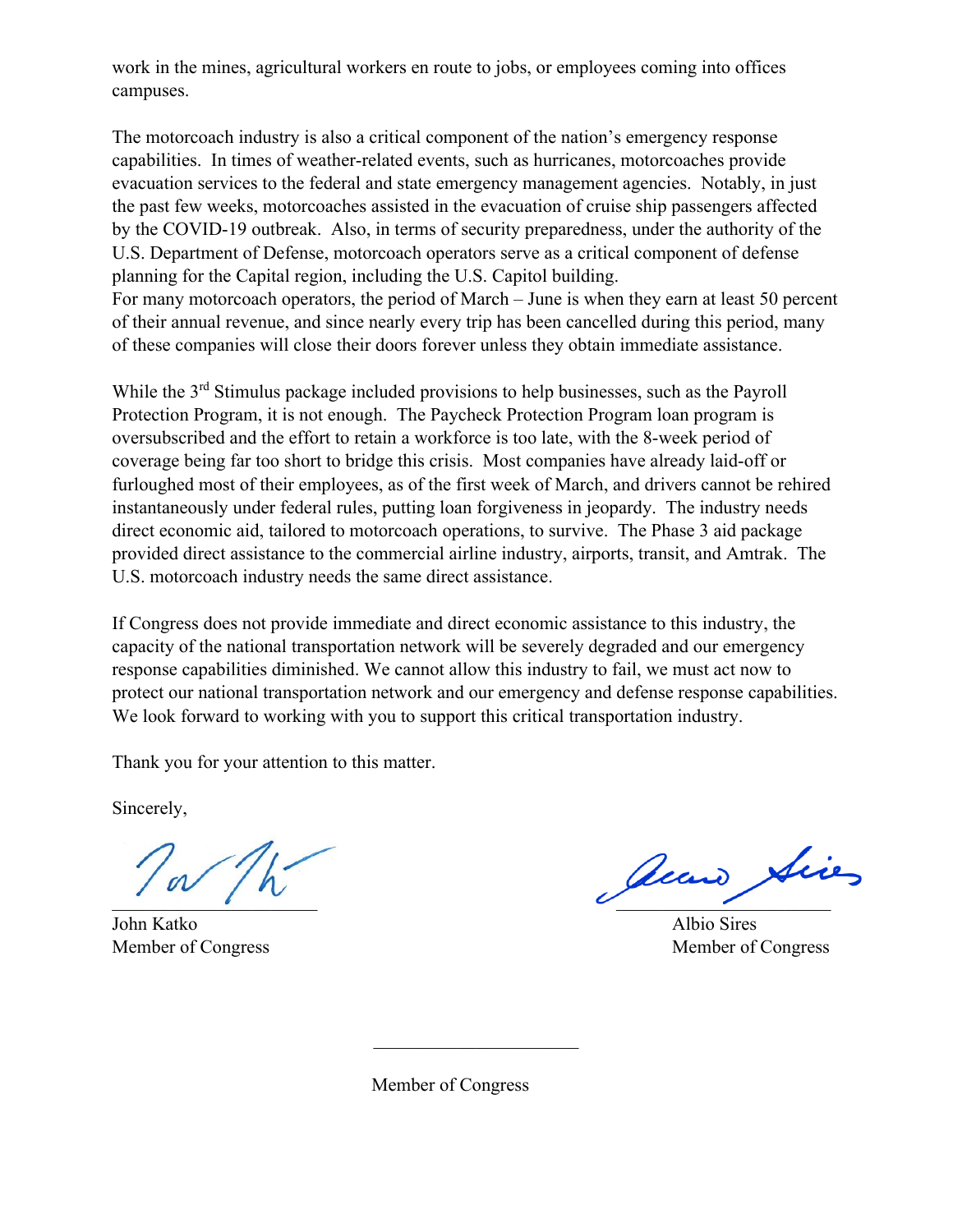## **Motorcoach Industry COVID-19 Relief Inclusion Co-signers**

- 1. The Honorable A. Donald McEachin
- 2. The Honorable Adriano Espaillat
- 3. The Honorable Alan Lowenthal
- 4. The Honorable Andre' Carson
- 5. The Honorable Andy Biggs
- 6. The Honorable Andy Kim
- 7. The Honorable Angie Craig
- 8. The Honorable Ann Wagner
- 9. The Honorable Anthony Brindisi
- 10. The Honorable Anthony G. Brown
- 11. The Honorable Bill Pascrell
- 12. The Honorable Bill Posey
- 13. The Honorable Bruce Westerman
- 14. The Honorable C.A. Dutch Ruppersberger
- 15. The Honorable Carol D. Miller
- 16. The Honorable Carolyn B. Maloney
- 17. The Honorable Cedric L. Richmond
- 18. The Honorable Charlie Crist
- 19. The Honorable Chellie Pingree
- 20. The Honorable Chris Pappas
- 21. The Honorable Christopher H. Smith
- 22. The Honorable Conor Lamb
- 23. The Honorable Darin LaHood
- 24. The Honorable Dave Loebsack
- 25. The Honorable David Schweikert
- 26. The Honorable David Trone
- 27. The Honorable Debbie Dingell
- 28. The Honorable Dina Titus
- 29. The Honorable Don Bacon
- 30. The Honorable Don Beyer
- 31. The Honorable Don Young
- 32. The Honorable Donald M. Payne, Jr.
- 33. The Honorable Earl Blumenauer
- 34. The Honorable Ed Case
- 35. The Honorable Eddie Bernice Johnson
- 36. The Honorable Elaine G. Luria
- 37. The Honorable Eleanor Holmes Norton
- 38. The Honorable Elissa Slotkin
- 39. The Honorable Evan Anderson
- 40. The Honorable Frank Pallone, Jr.
- 41. The Honorable Frederica Wilson
- 42. The Honorable French Hill
- 43. The Honorable Glenn "GT" Thompson
- 44. The Honorable Gottheimer
- 45. The Honorable Grace F. Napolitano
- 46. The Honorable Gus M. Bilirakis
- 47. The Honorable Henry C. "Hank" Johnson, Jr
- 48. The Honorable J. Luis Correa
- 49. The Honorable James P. McGovern
- 50. The Honorable Jamie Raskin
- 51. The Honorable Jennifer Wexton
- 52. The Honorable Jim Costa
- 53. The Honorable Jim Langevin
- 54. The Honorable Jimmy Panetta
- 55. The Honorable Joe Wilson
- 56. The Honorable John B. Larson
- 57. The Honorable John Moolenaar
- 58. The Honorable Josh Gottheimer
- 59. The Honorable Joyce Beatty
- 60. The Honorable Julia Brownley
- 61. The Honorable Kevin Hern
- 62. The Honorable Lee Zeldin
- 63. The Honorable Lisa Blunt Rochester
- 64. The Honorable Marcia L. Fudge
- 65. The Honorable Marcy Kaptur
- 66. The Honorable Mark Pocan
- 67. The Honorable Martha Roby
- 68. The Honorable Matt Cartwright
- 69. The Honorable Mike Bost
- 70. The Honorable Mike Kelly
- 71. The Honorable Norma Torres
- 72. The Honorable Paul A. Gosar, D.D.S.
- 73. The Honorable Pete Aguilar
- 74. The Honorable Pete Stauber
- 75. The Honorable Peter T. King
- 76. The Honorable Rick Larsen
- 77. The Honorable Rodney Davis
- 78. The Honorable Salud Carbajal
- 79. The Honorable Sean Patrick Maloney